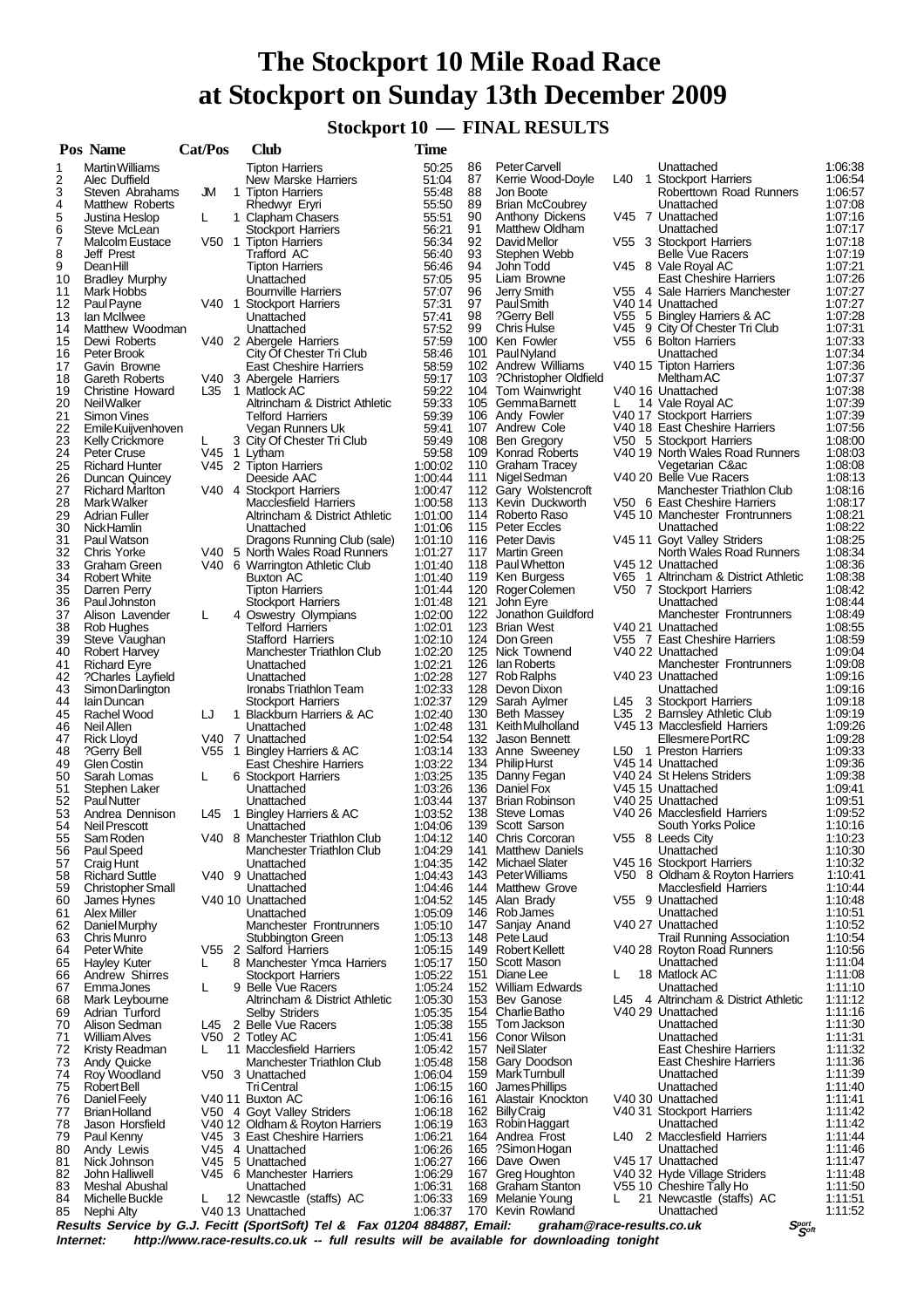Mike Coulthard 250 Simon Green V55 17 Northern Vets<br>251 Maxine Grimshaw 145: 6 Belle Vue Rac 253 Steve Quinn Unattached<br>
Richard Harrison Unattached 260 Tony Elston V50 18 Unattached 1:15:48

171 Paul McHugh **Carl Coldham Rufyeds** 1:11:58<br>172 Paul Williams V40 33 Unattached 1:11:59 172 Paul Williams V40 33 Unattached 1:11:59 173 Christopher Hardy V50 9 Hyde Village Striders 1:12:00<br>174 Eric Delmont V40 34 Unattached 1:12:02 174 Eric Delmont V40 34 Unattached 1:12:02<br>175 Mike Coulthard Unattached 1:12:04 176 Clive Hope V50 10 Unattached 1:12:05 177 Peter Doherty 1740 35 Unattached 1:12:10<br>178 Gary Mitchell 1:12:10<br>112:11 V40 36 Unattached 1:12:11 178 Gary Mitchell V40 36 Unattached 1:12:11 179 Martin Walsh V40 37 Unattached 1:12:11 180 Paul Wright V45 18 Manchester Triathlon Club 1:12:12 181 Simon Walker V45 19 South Cheshire Harriers 1:12:14 182 ?Simon Hogan 1:12:15<br>183 Philip Dawson 1755 11 Unattached 1:12:16 183 Philip Dawson V55 11 Unattached 1:12:16<br>184 Nathan Gladwell Manchester Triathlon Club 1:12:21 184 Nathan Gladwell Manchester Triathlon Club 1:12:21<br>185 John Hart V40 38 Unattached 1:12:23 185 John Hart V40 38 Unattached 1:12:23<br>186 Colin Rathbone V65 2 Vale Royal AC 1:12:24 186 Colin Rathbone V65 2 Vale Royal AC 1:12:24 187 Dan Byrne V50 11 Stockport Pct RC 1:12:25<br>188 Andrew Reid 1:12:25 Unattached 1:12:26 188 Andrew Reid Unattached 1:12:26<br>189 Stefan Burnard Unattached 1:12:26 189 Stefan Burnard Unattached 1:12:27<br>190 Tim Brett V40 39 Sale Harriers Manchester 1:12:31 190 Tim Brett V40 39 Sale Harriers Manchester 1:12:31 191 Brian Speake V40 40 Unattached 1:12:31 192 ?Claire Steadman L40 3 Unattached 1:12:32 193 Catherine Hurst L45 5 Trafford AC 1:12:33 194 Peter Carpenter V45 20 Unattached 1:12:41<br>195 Des Thorne V45 21 Oldham Rufveds 1:12:44 195 Des Thorpe V45 21 Oldham Rufyeds 1:12:44 196 Stephen Bradley V50 12 Road Runners Club 1:12:47 197 Simon Stead V40 41 Unattached 1:12:50<br>198 Neil Curry Unattached 1:12:50 198 Neil Curry **198 Unattached** 1:12:58<br>199 Wayne Orme 1:12:58 Unattached 1:12:58 199 Wayne Orme V45 22 Unattached 1:12:58 200 Peter Ogley Unattached 1:13:00 201 Robin Beaumont V45 23 Trafford AC 1:13:06 202 Steve Milner V40 42 Kirklees Triathlon Club 1:13:13 203 Rob Taylor Unattached 1:13:15<br>204 ?John Walshe V55 12 East Cork AC 1:13:17 204 ?John Walshe V55 12 East Cork AC 1:13:17<br>205 Mark Cliff Stockport Harriers 1:13:22 205 Mark Cliff Stockport Harriers 1:13:22 206 Kathryn Kelly L 24 East Cheshire Harriers 1:13:24 207 James Graham Unattached 1:13:25 208 Mark Chadwick Manchester Frontrunners 1:13:30 209 Nicky Mowat L50 2 Wilmslow RC 1:13:39 210 Norwick Connect Connect Connect Connect Connect V50 13 Wilmslow RC 1:13:40<br>211 Sthephen Diesner V45 24 Unattached 1:13:46 211 Sthephen Diesner V45 24 Unattached 1:13:46<br>212 Neil Harrison V45 25 Manchester Triathlon Club 1:13:49 212 Neil Harrison V45 25 Manchester Triathlon Club 1:13:49<br>213 Paul Williams Unattached 1:13:51 213 Paul Williams Unattached 1:13:51<br>214 Andy Roberts V45 26 Belle Vue Racers 1:13:53 214 Andy Roberts V45 26 Belle Vue Racers 1:13:53<br>215 PaulNugent V45 27 Unattached 1:13:54 214 Andy Roberts V45 26 Belle Vue Racers 1:13:53<br>215 Paul Nugent V45 27 Unattached 1:13:54<br>216 Paul Nugent V40 43 Unattached 1:13:55 216 ?Dougie Brammer V40 43 Unattached 1:13:55 217 Alex Folch Unattached 1:13:56 218 ?Dougie Brammer V40 44 Unattached 1:14:00<br>219 Rick Upton V50 14 Unattached 1:14:00 219 Rick Upton V50 14 Unattached 1:14:01<br>220 Tom Temple V55 13 Salford Harriers 1:14:02 220 Tom Temple V55 13 Salford Harriers 1:14:02<br>221 Clive Briscoe V45 28 Stamford Striders 1:14:04 221 Clive Briscoe  $\frac{114.04}{222}$  Ally Briscoe  $\frac{140.4}{4}$  Unattached  $\frac{114.04}{114.04}$ 222 Ally Briscoe Lao 4 Unattached 1:14:04<br>223 Mark Robinson Lao 1 Unattached 1:14:05 223 Mark Robinson Unattached 1:14:05 224 Sandrine Fraisse L35 3 Oldham & Royton Harriers 1:14:06<br>225 Mark Potts Linattached 1:14:11 225 Mark Potts Unattached 1:14:11<br>225 Mark Potts Unattached 1:14:11<br>226 Andy Lee Unattached 1:14:12 226 Andy Lee Unattached 1:14:12 227 Steven Millar **Democratische Unattached 1:14:13**<br>228 Pete Curati **Nattached** 1:14:15 228 Pete Curati Unattached 1:14:15 229 Neville McGraw V60 1 Glossopdale Harriers 1:14:22 230 David Hewitt V55 14 Steel City Striders 1:14:23 231 Stefan Schumacher V50 15 Sale Harriers Manchester 1:14:27 232 Rick Groome Unattached 1:14:32 233 ?Charles Layfield Unattached 1:14:33<br>234 ?Stephen Jones V50 16 Salford Harriers 1:14:39 234 ?Stephen Jones V50 16 Salford Harriers 1:14:39<br>235 Nicholas Rank V55 15 Lincoln Wellington AC 1:14:40 1:14:40 V55 15 Lincoln Wellington AC 1:14:40<br>24:14:43 Unattached 1:14:43 236 Mike Dewsbury **1:14:43**<br>237 Michael Dunne V60 2 Sale Harriers Manchester 1:14:43 237 Michael Dunne V60 2 Sale Harriers Manchester 1:14:43 238 Adam Budd Unattached 1:14:45 239 James Amin Belle Vue Racers 1:14:46 240 Bradley Ehlen Spectrum Striders 1:14:49<br>241 Nicholas Ribbeck V55 16 Unattached 1:14:51 241 Nicholas Ribbeck V55 16 Unattached 1:14:51 242 Pat Ohagan V45 29 Unattached 1:14:54 243 Daniel Brotherton Unattached 1:14:55 244 Dan Chesters Unattached 1:14:57<br>245 Andrew Stone 1:14:57 245 Andrew Stone V40 45 Unattached 1:15:00 246 David Galley  $V40\,46$  Unattached 1:15:06<br>247 Darren Baines Banker Unattached 1:15:08 247 Darren Baines Unattached 1:15:08 248 Paul Norris V50 17 Unattached 1:15:09 249 Matt Cooke Unattached 1:15:13 251 Maxine Grimshaw L45 6 Belle Vue Racers 1:15:16 252 Andrew Malone Winston Runners 1:15:19 254 Richard Harrison Unattached 1:15:21 255 Sean McAfee Unattached 1:15:23 256 David Furey Belle Vue Racers 1:15:25 257 Philip Dnetto **V40 47 Belle Vue Racers** 1:15:29<br>258 Malcolm Hughes V40 48 Unattached 1:15:37 258 Malcolm Hughes V40 48 Unattached 1:15:37<br>259 Sophia Rees L 29 City Of Chester Tri Club 1:15:40 259 Sophia Rees L 29 City Of Chester Tri Club 1:15:40<br>260 Tony Elston V50 18 Unattached 1:15:48

273 Michael McKrell V45 33 Unattached<br>274 Richard Rowkett Unattached 299 ?Christopher Oldfield<br>300 Kevin Fitzgerald 344 Helen Todd L55 1 Stockport Harriers<br>345 Neil Vickers V50 24 Unattached 347 Brett Keartland Unattached<br>348 Mark Sullivan JM 2 Unattached

262 Richard Portman Unattached 1:15:51 263 Nigel Lee Victoria V55 18 Newcastle (staffs) AC 1:15:54<br>264 Jane Blackburn L35 4 Unattached 1:15:58 264 Jane Blackburn L35 4 Unattached 1:15:58<br>265 Chris Pitt V40 49 Unattached 1:16:00 265 Chris Pitt 1:16:00<br>266 Steven Hughes 1:16:01 V45 30 Unattached 1:16:01<br>267 Stephen Whincup V45 31 South Cheshire Harriers 1:16:06 266 Steven Hughes V45 30 Unattached 1:16:01 267 Stephen Whincup V45 31 South Cheshire Harriers 1:16:06 268 Mark Stanbridge V40 50 Unattached 1:16:08<br>269 Steve Beardmore V45 32 Unattached 1:16:14 269 Steve Beardmore V45 32 Unattached 1:16:14 270 Anna Thomas L 31 Manchester Triathlon Club 1:16:17 271 Lucy Hickey 275 L45 7 Trafford AC 272 Brian Witts V60 3 Unattached 1:16:22 272 Brian Witts V60 3 Unattached 1:16:22 274 Richard Bowkett Unattached 1:16:28 275 Sarah Newman L 33 Trafford AC 1:16:29 276 Mark Philbin V40 51 Unattached 1:16:30<br>277 Stephen Tinker Bury Athletic Club 1:16:31 277 Stephen Tinker 1988 Bury Athletic Club 1:16:31<br>278 Paul Hawgood 1:16:31 V40 52 Stockport Pct RC 1:16:33 278 Paul Hawgood V40 52 Stockport Pct RC 1:16:33<br>279 James Kemp V40 53 Unattached 1:16:34 279 James Kemp V40 53 Unattached 1:16:34<br>280 Jim Lambe V45 34 Sale Harriers Manchester 1:16:35 280 Jim Lambe V45 34 Sale Harriers Manchester 1:16:35 281 Mike Gerrard V40 54 Unattached 1:16:35 282 ?Gavin Lawrie Unattached 1:16:41 283 Paul Taylor Unattached 1:16:43<br>284 David Flood V40 55 Bury Athletic Club 1:16:45 284 David Flood V40 55 Bury Athletic Club 1:16:45 285 Ian Holland Unattached 1:16:50 286 James Pattinson Westbury Harriers 1:16:52 287 Kirsty Johnson L 34 Unattached 1:16:53<br>288 Claire Deane L40 5 Manchester Triathlon Club 1:16:57 288 Claire Deane L40 5 Manchester Triathlon Club 1:16:57<br>288 Claire Deane L40 5 Manchester Triathlon Club 1:16:57 289 Andrew Dooley V50 19 Styal Running Club 1:17:00 290 David Bibby V40 56 Unattached 1:17:04 291 Stephen Haworth V55 19 Middleton Harriers 1:17:10<br>292 Stephen Webb V55 20 Warrington Road Runners 1:17:12 292 Stephen Webb V55 20 Warrington Road Runners 1:17:12<br>293 Simon Lister Lancashire Constabulary S&s 1:17:15<br>294 John Small V50 20 Unattached 1:17:22 293 Simon Lister Lancashire Constabulary S&s 1:17:15 294 John Small V50 20 Unattached 1:17:22 295 Andrew Holmes 1992 Unattached 1:17:24<br>296 Steve West 1:17:24 V50 21 Belle Vue Racers 1:17:27 296 Steve West  $\begin{array}{ccc} \hline 296 & \hline \end{array}$  V50 21 Belle Vue Racers 1:17:27<br>297 Dez Mitchell Unattached 1:17:28 297 Dez Mitchell Unattached 1:17:28 298 John Lawton V60 4 Sandbach Striders 1:17:29 300 Kevin Fitzgerald V45 35 Unattached 1:17:36 301 Alan Jenkinson V60 5 Styal Running Club 1:17:38 302 Paul Holland **Contract Contract Contract Contract Providence** 1:17:38<br>303 Sarah Blunt L35 5 Trafford AC 1:17:40 303 Sarah Blunt L35 5 Trafford AC 1:17:40 304 ?Lorna Sheils L 37 Unattached 1:17:40 305 Ashley Baker Unattached 1:17:42 306 Angie Thewlis L 38 Unattached 1:17:42 307 Sebastien Mallet Unattached 1:17:42 308 John Bridgen V45 36 Unattached 1:17:44 309 Ruth Travis **L35 6 Manchester Frontrunners** 1:17:50<br>310 Phil Cowen **L35 6 Manchester Frontrunners** 1:17:50 310 Phil Cowen 200 Unattached 1:0 1:17:54<br>311 Katie Quincey L 40 Deeside AAC 1:17:55 311 Katie Quincey L 40 Deeside AAC 1:17:55<br>312 Simon Waite V/40.57 East Cheshire Harriers 1:18:02 312 Simon Waite V40 57 East Cheshire Harriers 1:18:02 313 Kay Hatton L45 8 North Wales Road Runners 1:18:02 314 ??? ??? 1:18:03 315 Steve Coote V50 22 Vegetarian C&ac 1:18:05 316 Robert Buckley V55 21 Altrincham & District Athletic 1:18:08 317 Matthew Townson<br>
318 Tracy Potts L40 6 Goyt Valley Striders 1:18:10<br>
1:18:12 318 Tracy Potts L40 6 Goyt Valley Striders (1:18:12<br>319 Karen Elly L45 9 Manchester Triathlon Club 1:18:15 319 Karen Elly L45 9 Manchester Triathlon Club 1:18:15 320 John Malone V55 22 Winston Runners 1:18:20 321 Simon Eyles V40 58 Unattached 1:18:25<br>322 Mark Rogerson V40 59 Unattached 1:18:32 322 Mark Rogerson V40 59 Unattached 1:18:32 323 Tom Snaith V45 37 Belle Vue Racers 1:18:38 324 James Fairfield V40 60 East Cheshire Harriers 1:18:38 325 Terry Wetters Carlos Chattached Indians 1:18:41<br>326 Andy Land V45 38 Swinton Running Club 1:18:43 V45 38 Swinton Running Club 327 Neil Barratt Hyde Village Striders 1:18:49 328 Tamar Goldfeld L35 7 Unattached 1:18:50 328 Tamar Goldfeld L35 7 Unattached Control 1:18:50<br>329 Martin Nance V50 23 Stockport Harriers 1:18:51<br>330 Michael Rowbotham Unattached 1:18:53 330 Michael Rowbotham Unattached 1:18:53 331 Tim Hulse V40 61 Unattached 1:18:54 332 Lawrence Hudghton V45 39 Unattached 1:18:56 333 Nick Ham V45 40 Stockport Harriers 1:18:59 334 Gary Wenn V40 62 Royal Navy AA 1:19:05 335 Geoff Read V55 23 Spectrum Striders 1:19:06 336 Hanna Cutawa L 45 Unattached 1:19:06<br>337 Jane Eardley L 46 Penny Lane Striders 1:19:07 337 Jane Eardley L 46 Penny Lane Striders 1:19:07 338 John O'Donnell V40 63 Winston Runners 1:19:08 339 Tim Byrne V40 64 Unattached 1:19:11 340 Carl Harrington V40 65 Unattached 1:19:15 341 Belinda Riley **L50** 3 Newcastle (staffs) AC 1:19:18<br>342 Lee Pownall V40 66 North Wales Road Runners 1:19:20 342 Lee Pownall 2003 V40 66 North Wales Road Runners 1:19:20<br>343 Paul Calverley 2006 V6th Wales Road Runners 1:19:20 343 Paul Calverley V40 67 Unattached 1:19:22<br>344 Helen Todd 1:19:22<br>344 Helen Todd 1:55 1 Stockport Harriers 1:19:28 345 Neil Vickers V50 24 Unattached 1:19:29 346 Jonathan Hill V40 68 Unattached 1:19:31 348 Mark Sullivan JM 2 Unattached 1:19:37 349 Stephen Wild V45 41 Rochdale Harriers 1:19:41<br>350 Berin Jones V40 69 Radcliffe AC 1:19:47 350 Berin Jones V40 69 Radcliffe AC 1:19:47 351 Stephen Hubbard V45 42 Gtr Manchester Police Ssc 1:19:48 49 Stockport Harriers

**Results Service by G.J. Fecitt (SportSoft) Tel & Fax 01204 884887, Email: graham@race-results.co.uk** *S***<sup>cont</sup><br>Internet: http://www.race-results.co.uk -- full results will be available for downloading topight Internet: http://www.race-results.co.uk -- full results will be available for downloading tonight**

Unattached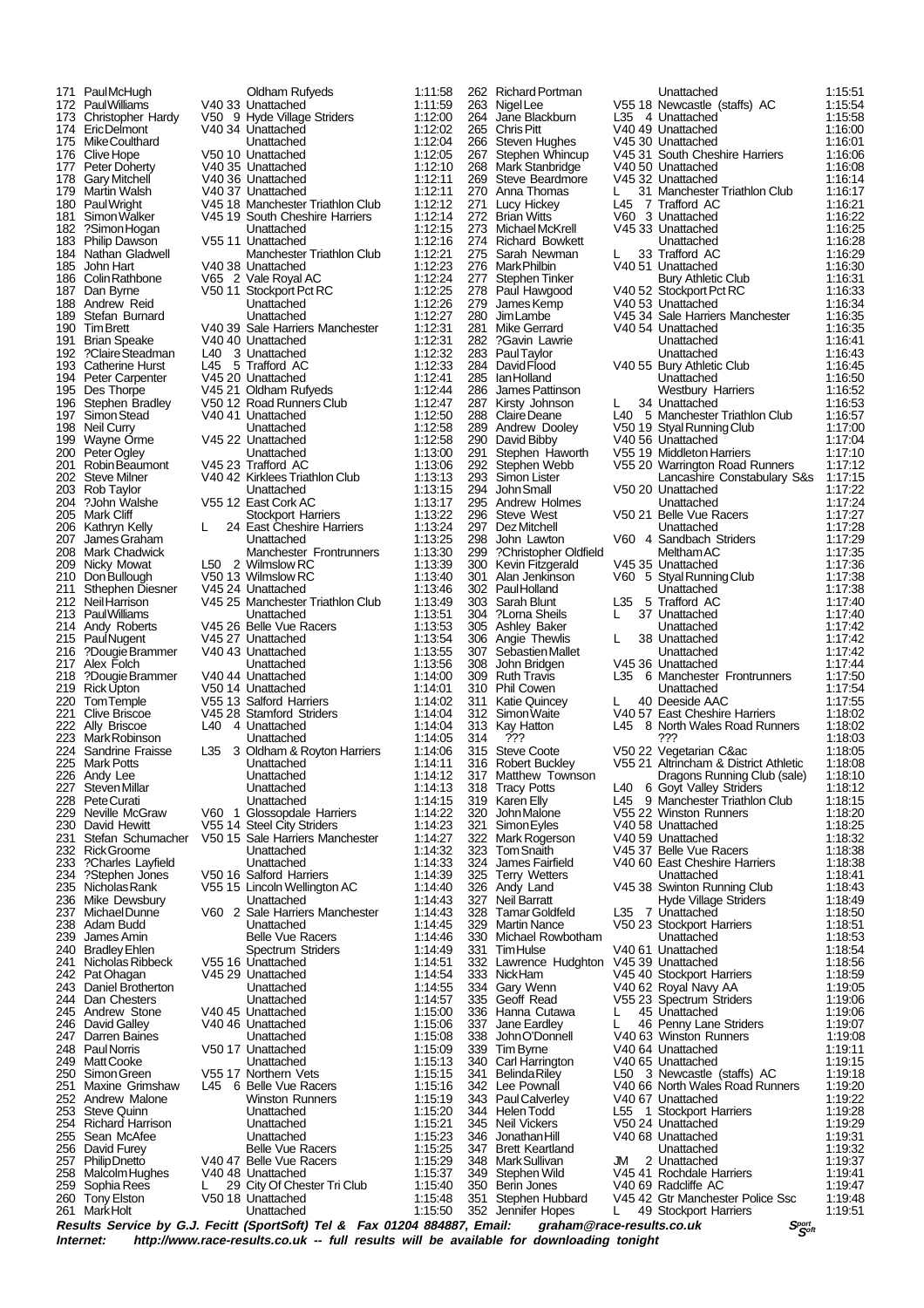442 Andy Webster Unattached 1:23:37 James Goodman

353 Stuart Almond Manchester Spartans 1:19:54 354 Parv Sharma Unattached 1:20:02 355 Annie Hirsch L50 4 Belle Vue Racers 1:20:08 356 Joanne Healy L35 8 Dragons Running Club (sale) 1:20:12 357 Roy Marsden V50 25 Unattached 1:20:13 358 Mark Webb Unattached 1:20:13 359 Jill Osgood L 52 Belle Vue Racers 1:20:14<br>360 Mike Cutler V50 26 South Cheshire Harriers 1:20:18 360 Mike Cutler V50 26 South Cheshire Harriers 1:20:18 361 Richard Johnson v 50 27 Unattached 1:20:19<br>362 Julie Mullings L35 9 Stockport Harriers 1:20:19 362 Julie Mullings L35 9 Stockport Harriers 1:20:19 363 Angela Oldham L55 2 Unattached 1:20:21 364 Cecilia Boodhoo L45 10 Belle Vue Racers 1:20:24<br>365 Niall Keating V40 70 Spectrum Striders 1:20:27 365 Niall Keating V40 70 Spectrum Striders 1:20:27 366 Alan Davies V50 28 North Wales Road Runners 1:20:29 367 Sarah Kenny L 56 Manchester Triathlon Club 1:20:31 368 Terry Birtles 2008 Unattached 1:20:32<br>369 Richard Stones Unattached 1:20:32<br>369 Richard Stones Unattached 1:20:34 369 Richard Stones Unattached 1:20:34 370 Neil Collingwood V55 24 Unattached 1:20:34<br>371 Adrian RigbyBates V50 29 Unattached 1:20:40 371 Adrian RigbyBates V50 29 Unattached 1:20:40 372 Vee Uye L L 57 Unattached 1:20:44 373 Mark Brennan V50 30 Fra 1:20:49 374 Laura Bostock L 58 Altrincham & District Athletic 1:20:50<br>375 Liam Bagley Bostock Dinattached 1:20:51 375 Liam Bagley Unattached 1:20:51 376 Derek Walton V65 3 Altrincham & District Athletic 1:20:53 377 Paul Roberts V45 43 Unattached 1:20:56 378 Peter Jackson V60 6 Unattached 1:20:56 379 William McIntosh JM 3 Unattached 1:20:57 380 Jacqueline Crowther L45 11 East Cheshire Harriers 1:20:57<br>381 Chris Yates Mattached 1:20:58 381 Chris Yates Unattached 1:20:58 382 Christopher Stillo V55 25 Goyt Valley Striders 1:21:03 383 Steven Turner Unattached 1:21:10 384 Gemma Venables L 60 Macclesfield Harriers 1:21:11 385 John Penney 745 44 Unattached 1:21:15<br>386 Mark Davies 740 71 Stockport Harriers 1:21:17 386 Mark Davies **V40 71 Stockport Harriers** 1:21:17<br>387 Jason Jones **V40 71 Stockport Harriers** 1:21:21 387 Jason Jones Congleton Harriers 1:21:21<br>388 Ivana Morreale L35 10 East Cheshire Harriers 1:21:24 388 Ivana Morreale L35 10 East Cheshire Harriers 1:21:24 389 Val Costin L55 3 East Cheshire Harriers 1:21:26 390 Alastair Rainsbury Stockport Harriers 1:21:37 391 Kate Graham L 63 Unattached 1:21:41 392 Paul Cheetham **Cheetham** Unattached 1:21:44<br>393 Aeronwy Towey L 64 Stockport Harriers 1:21:46 393 Aeronwy Towey L 64 Stockport Harriers 1:21:46 394 Steve Fairclough V40 72 Stockport Harriers 1:21:47<br>395 Deborah Tout L 65 Manchester Triathlon Club 1:21:47 395 Deborah Tout L 65 Manchester Triathlon Club 1:21:47 396 Rachel Tweedie L35 11 Newcastle (staffs) AC 1:21:48 397 Paul Hunt V45 45 Goyt Valley Striders 1:21:49 398 Steven Berry V45 46 Goyt Valley Striders 1:21:49 399 Robert Miller V60 7 Stockport Harriers 1:21:52 400 Rachel Maskell L 67 Unattached 1:21:54 401 Keith Jones V45 47 Unattached 1:21:56<br>402 John Richards Unattached 1:22:01 402 John Richards Unattached 1:22:01 403 Steven Sullivan Unattached 1:22:05<br>404 Sam Bennett 140 7 Unattached 1:22:09 404 Sam Bennett L40 7 Unattached 1:22:09 405 Dominic Coupes V40 73 Unattached 1:22:10<br>406 Linda Rix L45 12 Manchester Frontrunners 1:22:11 406 Linda Rix L45 12 Manchester Frontrunners 1:22:11<br>407 Marc Reddicen V45 48 Unattached 1:22:14 407 Marc Reddicen V45 48 Unattached 1:22:14<br>408 Gareth Boyde Helsby Running Club 1:22:14 408 Gareth Boyde Helsby Running Club 1:22:14 409 David Aspinall V40 74 Styal Running Club 1:22:19 409 David Aspinall V40 74 Styal Running Club 1:22:19<br>410 Fiona Wilson L45 13 Unattached 1:22:20<br>411 Dennis Moran V60 8 Salford Harriers 1:22:21<br>412 Ian Oates V40 75 Hyde Village Striders 1:22:21 411 Dennis Moran V60 8 Salford Harriers 1:22:21 412 Ian Oates V40 75 Hyde Village Striders 1:22:21 413 Nicholas Ghent V50 31 Unattached 1:22:23 414 Alan Rogers V40 76 Unattached 1:22:24 415 Helen Daly Latter Latter Hotel and the Higgs 1:22:25<br>416 David Roberts V40 77 Unattached 1:22:26 416 David Roberts  $\overline{V}40.77$  Unattached 1:22:26<br>417 Eddie Hamilton Unattached 1:22:29 417 Eddie Hamilton Unattached 1:22:29 418 Holly Eadsforth LJ 2 Unattached 1:22:32 419 ?Heather Farrar L 73 Unattached 1:22:34<br>420 Tim Williams Unattached 1:22:35 420 Tim Williams **Unattached 1:22:35**<br>421 Peter McArdle **Unattached** 1:22:36 421 Peter McArdle Unattached 1:22:36 422 ( No. 2316 ) Unattached 1:22:43 423 Nathalie Rees L35 12 De Gavertrimers 1:22:45<br>424 Mike Gough V40 78 Unattached 1:22:47<br>425 Philip Summers V45 49 Swinton Running Club 1:22:50 424 Mike Gough V40 78 Unattached 1:22:47 425 Philip Summers V45 49 Swinton Running Club 1:22:50 426 Kath Horwill L 75 Belle Vue Racers<br>427 Andrew Turner V40 79 Unattached 1:22:51 427 Andrew Turner  $\overline{V}40\overline{79}$  Unattached 1:22:51<br>428 Michael Walker Unattached 1:23:00 428 Michael Walker **Constructed Entitled Mattached** 1:23:00<br>429 Pete Underwood Unattached 1:23:00 429 Pete Underwood Unattached 1:23:00<br>430 Michael Long V60 9 Bingley Harriers & AC 1:23:06 430 Michael Long V60 9 Bingley Harriers & AC 1:23:06 431 Sara Bott L40 8 Oldham & Royton Harriers 1:23:09 432 Jeff Aymed V40 80 Unattached 1:23:11<br>433 John McCourt V55 26 Manchester Harriers 1:23:11 433 John McCourt V55 26 Manchester Harriers 1:23:12 434 Dave Roberts (145 50 Unattached 1:23:13<br>435 Michael Otter (145 50 Unattached 1:23:13<br>435 Michael Otter (159 Unattached 1:23:14 Michael Otter Unattached 1:23:14<br>
Nancy Fallows L35 13 Unattached 1:23:16 436 Nancy Fallows L35 13 Unattached 1:23:16<br>437 Xan Donagher 1.23:16 Libertached 1:23:17 436 Nancy Fallows L35 13 Unattached 1:23:16<br>437 Xan Donagher Unattached 1:23:17<br>438 Tom Titterton V65 4 Unattached 1:23:25 1:23:25<br>
David Williamson V40 81 Swinton Running Club 1:23:32<br>
1:23:32 439 David Williamson V40 81 Swinton Running Club 1:23:32<br>440 Ros Mann L55 4 Unattached 1:23:34 440 Ros Mann L55 4 Unattached 1:23:34<br>441 Paul Gaskin 1:23:34<br>441 Paul Gaskin 1:240 82 Stockport Pct RC 1:23:34 441 Paul Gaskin  $\overline{V40}$  82 Stockport Pct RC 1:23:34<br>442 Andy Webster Unattached 1:23:37

534 Gareth Johnson

444 Jane O'Hara L40 9 Stockport Harriers 1:23:42<br>445 Josephine Cameron L 80 Manchester Triathlon Club 1:23:45 445 Josephine Cameron L 80 Manchester Triathlon Club 1:23:45<br>446 Alan Graham V55 27 Unattached 1:23:46 446 Alan Graham V55 27 Unattached 1:23:46 447 Adam Yuile Unattached 1:23:56 448 Carol Parsons L45 14 Totley AC 1:23:57 449 Hamish Freeman Unattached 1:23:58 450 David Waterhouse V40 83 Manchester Triathlon Club 1:23:59<br>451 Simon Turtington Unattached 1:24:01 451 Simon Turtington Unattached 1:24:01<br>452 Lucy Goodier L 82 Unattached 1:24:03 452 Lucy Goodier 1: 82 Unattached 1:24:03<br>453 Geoff Hayes 1:260 10 Barnsley Harriers 1:24:04 453 Geoff Hayes V60 10 Barnsley Harriers 1:24:04<br>454 Helen Scanlon L 83 Unattached 1:24:15 454 Helen Scanlon L 83 Unattached 1:24:15 455 Lisa Clague L 84 Unattached 1:24:17 456 Donna Siberry L 85 Unattached 1:24:17 457 Natalie Burke L35 14 Unattached 1:24:19<br>458 David Brotherhood Unattached 1:24:30 458 David Brotherhood COV Unattached 1:24:30<br>459 Ray McMahon V50 32 Unattached 1:24:30 459 Ray McMahon V50 32 Unattached 1:24:31<br>460 Patrick McCarthy V40 84 Altrincham & District Athletic 1:24:33 460 ?Patrick McCarthy V40 84 Altrincham & District Athletic 1:24:33 461 John Roberts V50 33 Unattached 1:24:34 462 Elizabeth Roberts L 87 Unattached 1:24:34<br>463 Catherine Butler L 88 Unattached 1:24:35 463 Catherine Butler L 88 Unattached 1:24:35<br>464 Michelle Woodward L35 15 Unattached 1:24:36 464 Michelle Woodward L35 15 Unattached 1:24:36 465 James Cram Contract Contract Unattached 1:24:38<br>466 Lisa Oldfield L. 90 Meltham AC 1:24:41 466 Lisa Oldfield L 90 Meltham AC 1:24:41 467 Nick Ramsden V40 85 Unattached 1:24:44<br>468 D. Van J. 40 10 Dragons Running Club (sale) 1:24:48 468 D Van L40 10 Dragons Running Club (sale) 1:24:48 469 Peter Dunne V50 34 Unattached 1:24:54 470 Jen Aston L45 15 Tipton Harriers 1:24:54 471 Sarah Turner L35 16 Unattached 1:24:58<br>472 Sarah Bull L35 17 Goyt Valley Striders 1:24:58 472 Sarah Bull L35 17 Goyt Valley Striders 1:25:01<br>473 Stuart Jones V45 51 Unattached 1:25:02 473 Stuart Jones V45 51 Unattached 1:25:02<br>474 Graham Lawler V60 11 East Cheshire Harriers 1:25:11 474 Graham Lawler V60 11 East Cheshire Harriers 1:25:11<br>475 Stuart Wheelwright Unattached 1:25:13 475 Stuart Wheelwright **Unattached** 1:25:13 476 Cem Azakli V40 86 Unattached 1:25:13 477 Vicky Mullis **11.25 18 Pennine 11.25:14**<br>477 Vicky Mullis **1.35 18 Pennine 1:25:14**<br>478 Louise Connelly 1.40 11 Unattached 1:25:15 478 Louise Connelly 1.40 11 Unattached 11:25:15<br>479 Mark Bayes 1.25:15 V50 35 Unattached 1:25:15 479 Mark Bayes  $\frac{125.15}{125.15}$  V50 35 Unattached 1:25:15 480 William Shanles V50 36 Manchester Ymca Harriers 1:25:16 481 ??? ??? 1:25:16 482 Roslind Reeves L40 12 Unattached 1:25:18<br>483 ?Ingrid Wilson L 98 Unattached 1:25:18 483 ?Ingrid Wilson L 98 Unattached 1:25:18 484 Stefan Davis V45 52 Unattached 1:25:20 485 Jackie Sharpe L45 16 Unattached 1:25:22<br>486 ?Yvonne Twelvetree L55 5 Totley AC 1:25:24 486 ?Yvonne Twelvetree L55 5 Totley AC 1:25:24<br>487 Lindsay Walker 1:25:26 Unattached 1:25:26 487 Lindsay Walker V50 37 Unattached 1:25:26 488 ?Yvonne Twelvetree L55 6 Totley AC 1:25:29<br>488 ?Kyonne Twelvetree L55 6 Totley AC 1:25:29<br>489 Brendan Rabbitt 489 Brendan Rabbitt Unattached 1:25:30 490 P Sullivan-McCudden Unattached 1:25:32<br>491 Julian Lockett Belle Vue Racers 1:25:46 491 Julian Lockett Belle Vue Racers 1:25:46<br>492 Oliver Pitchers Belle Vue Racers 1:25:46 492 Oliver Pitchers **Installer Unattached 1:25:47**<br>493 Rachel Follows L 102 Unattached 1:25:49 493 Rachel Follows L 102 Unattached 1:25:49<br>494 2Claire Steadman L40 13 Unattached 1:25:50 494 ?Claire Steadman L40 13 Unattached 1:25:50<br>495 Simon Thomson Unattached 1:25:50 495 Simon Thomson Unattached 1:25:50 496 Andrew Brotherhood Unattached 1:25:52 497 Cynthia Chapman L60 1 Macclesfield Harriers 1:25:52 498 David Hancock V60 12 Macclesfield Harriers 1:25:53<br>499 Lynda Tracey L55 7 Unattached 1:25:53 499 Lynda Tracey L55 7 Unattached 1:25:53<br>500 Alex Hunter Libraria Libraria (1:25:53 500 Alex Hunter **Construction Construction Construction** 1:25:55<br>501 Paul Butterworth **Construction Unattached** 1:25:58 501 Paul Butterworth Unattached 1:25:58 502 Sasha Lane L35 19 Unattached 1:26:07 503 David Hobbs V50 38 Unattached 1:26:14 504 Adam Samwell **Gtr Manchester Police Ssc 1:26:16**<br>505 Joe Park **Consult Consult V70 1** Cheshire Tally Ho 1:26:27 505 Joe Park V70 1 Cheshire Tally Ho 1:26:27 506 Peter Hully V45 53 Unattached 1:26:28<br>507 Frances Andrwe L50 5 Unattached 1:26:30 507 Frances Andrwe L50 5 Unattached 1:26:30<br>508 Leonie Wright L35 20 Unattached 1:26:32 L35 20 Unattached 509 Tina Hicks L 109 Belle Vue Racers 1:26:39 510 Marc Isaacs Unattached 1:26:42 511 Tony Bray V55 28 Unattached 1:26:47 512 Christian Jones Communication Communication (1:26:47<br>513 Publin Walshe V55 29 East Cork AC 1:26:47 513 ?John Walshe V55 29 East Cork AC 1:26:47<br>514 ?Stephen Jones V50 39 Salford Harriers 1:26:47 514 ?Stephen Jones V50 39 Salford Harriers 1:26:47<br>515 Elaine Helme L40 14 Hyde Village Striders 1:26:49 515 Elaine Helme L40 14 Hyde Village Striders<br>516 Brvan McGovern L40 14 Unattached 516 Bryan McGovern Press, Unattached 1:26:55<br>517 ?Ingrid Wilson L. 111 Unattached 1:26:55 517 ?Ingrid Wilson L 111 Unattached 1:26:57<br>518 Lisa Woods L40 15 Mfr 518 Lisa Woods **L40 15 Mfr** 1:27:04<br>519 Ian Meade V60 13 Barnsley Harriers 1:27:08 519 Ian Meade V60 13 Barnsley Harriers 1:27:08 520 Julie Lucas L45 17 Wilmslow RC 1:27:12 521 Wayne Penter V45 54 Unattached 1:27:13 522 Dee O'Neill L40 16 Belle Vue Racers 1:27:25 523 Stephen Andrews Unattached 1:27:28<br>524 Graham Kitchen V45 55 Dragons Running Club (sale) 1:27:39 524 Graham Kitchen V45 55 Dragons Running Club (sale) 1:27:39 525 Peter Samuelson V65 5 Spectrum Striders 1:27:41<br>526 Sid Bailey V50 40 Deestriders 1:27:43 526 Sid Bailey V50 40 Deestriders 1:27:43 527 Paul Ferguson V45 56 Unattached 1:27:48<br>528 Steve Gormley V45 57 Unattached 1:27:51 528 Steve Gormley 11:27:51<br>529 Carol Anneslev 1.45 18 East Antrim Harriers 11:27:51 529 Carol Annesley Lub Lub East Antrim Harriers 1:27:51<br>530 Michael Binns V40 87 Unattached 1:27:52 530 Michael Binns V40 87 Unattached 1:27:52 531 Sarah Kay LJ 3 Stockport Harriers 1:27:54 532 ?Lorna Sheils L 117 Unattached 1:27:57<br>533 Robert McGuinness Unattached 1:28:00 533 Robert McGuinness Unattached 1:28:00

**Results Service by G.J. Fecitt (SportSoft) Tel & Fax 01204 884887, Email: graham@race-results.co.uk** *S***<sup>port</sup><br>Internet: http://www.race-results.co.uk -- full results will be available for downloading topight** http://www.race-results.co.uk -- full results will be available for downloading tonight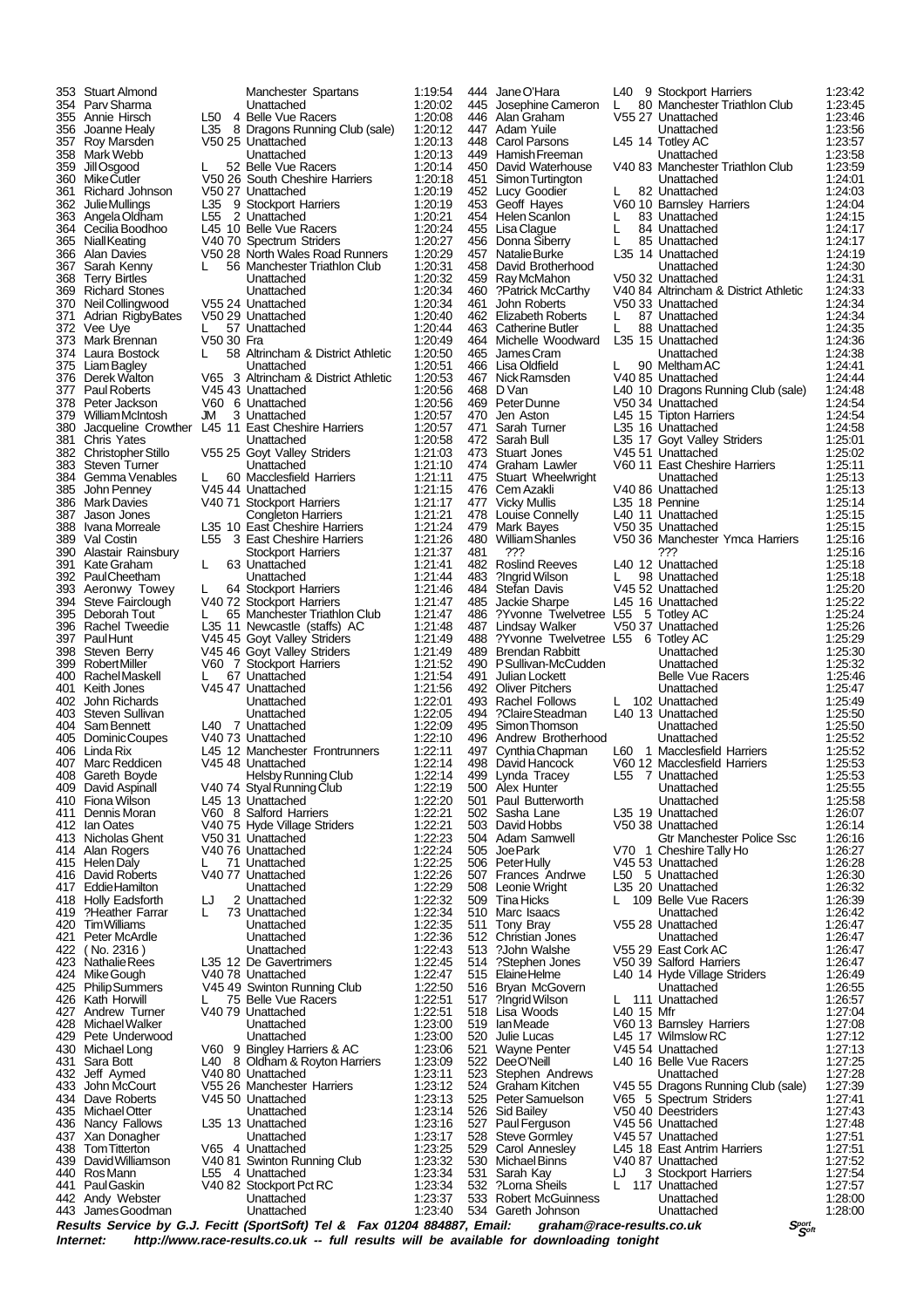| 535     | Antony Bown                                                   |               | Unattached                            | 1:28:04            |      | 614 Nina Green                           |     | L45 27 Unattached                                            | 1:34:41            |
|---------|---------------------------------------------------------------|---------------|---------------------------------------|--------------------|------|------------------------------------------|-----|--------------------------------------------------------------|--------------------|
|         | 536 Claire Gillespie                                          | L             | 118 Unattached                        | 1:28:08            |      | 615 Angela Kearns                        |     | 157 Unattached                                               | 1:34:42            |
|         | 537 PhilNorman                                                |               | V4088 Unattached                      | 1:28:18            |      | 616 Pete Wilcock                         |     | Unattached                                                   | 1:34:47            |
|         | 538 ?Patrick McCarthy                                         |               | V40 89 Altrincham & District Athletic | 1.28.21            | 617  | Judith Checkley                          |     | L50 10 Dragons Running Club (sale)                           | 1:34:49            |
|         | 539 Moira Hunt                                                |               | L50 6 Goyt Valley Striders            | 1:28:25            |      | 618 Julia Woodhead                       |     | L 159 Kirklees Triathlon Club                                | 1:35:25            |
|         | 540 Elizabeth Powell                                          |               | L35 21 Unattached                     | 1:28:26            |      | 619 Sarah Bundock                        |     | L35 28 Dragons Running Club (sale)                           | 1:35:51            |
|         | 541 Paul Corner                                               |               | Unattached                            | 1:28:29            |      | 620 Alan Leonard                         |     |                                                              | 1:35:52            |
|         |                                                               |               |                                       |                    |      |                                          |     | Unattached                                                   |                    |
|         | 542 Nicholas Harrison                                         |               | Unattached                            | 1:28:30            |      | 621 Vicki Dillon                         |     | L40 23 Stockport Harriers                                    | 1:35:53            |
| 543     | Janine Ellis                                                  |               | L40 17 Running 4 Women                | 1:28:36            |      | 622 Tracy Rodgers                        |     | L40 24 Unattached                                            | 1:35:59            |
|         | 544 Rachel Merrell                                            |               | L40 18 Unattached                     | 1:28:38            |      | 623 Kerry Rough                          | L.  | 163 City Of Chester Tri Club                                 | 1:36:14            |
|         | 545 Bryan Love                                                |               | V65 6 Unattached                      | 1:28:40            |      | 624 Matthew Eggerton                     |     | Unattached                                                   | 1:36:32            |
|         | 546 Stuart Cairns                                             |               | Unattached                            | 1:28:52            |      | 625 Bobby Blease                         |     | V45 65 Unattached                                            | 1:36:37            |
|         | 547 Debbie Read                                               |               | L50 7 Spectrum Striders               | 1:28:55            |      | 626 ?Sharon Sosa                         |     | L35 29 Unattached                                            | 1:36:56            |
|         | 548 Rich McLeod                                               |               | Unattached                            | 1:28:59            |      | 627 Rebecca Brimage                      |     | L 165 Unattached                                             | 1:37:16            |
| 549     | Jane Stirling                                                 |               | L35 22 Holmfirth Harriers             | 1:28:59            |      | 628 Carolyn Hume                         |     | L40 25 City Of Chester Tri Club                              | 1:37:40            |
|         | 550 David Spibey                                              |               | V55 30 Unattached                     | 1:29:06            |      | 629 Lorraine Smith                       |     | L50 11 Unattached                                            | 1:37:59            |
|         |                                                               |               |                                       | 1:29:07            |      |                                          |     |                                                              |                    |
|         | 551 Albert Zijlstra                                           |               | V45 58 Unattached                     |                    |      | 630 Tony Smith                           |     | V50 45 Unattached                                            | 1:37:59            |
| 552     | Suzanne Crampton                                              |               | L45 19 Unattached                     | 1:29:12            | 631  | $($ No. 2314)                            |     | Unattached                                                   | 1:38:02            |
| 553     | Kay Darbyshire                                                |               | L45 20 Unattached                     | 1:29:14            | 632  | TimLatham                                |     | V50 46 Shropshire Shufflers                                  | 1:38:17            |
|         | 554 Tony McCormack                                            |               | Manchester Spartans                   | 1:29:17            |      | 633 Nick Dulson                          |     | Unattached                                                   | 1:38:17            |
|         | 555 Rebecca Glen                                              |               | L 127 Goyt Valley Striders            | 1:29:24            |      | 634 Ranjit Bennett                       |     | Sale Harriers Manchester                                     | 1:38:18            |
|         | 556 Peter Julyan                                              |               | V40 90 Unattached                     | 1:29:31            |      | 635 Samantha Cook                        |     | L40 26 Stockport Harriers                                    | 1:38:19            |
|         | 557 David Deane                                               |               | V45 59 Unattached                     | 1:29:34            |      | 636 Paul Dearden                         |     | Unattached                                                   | 1:38:32            |
|         | 558 Melody Penrose                                            |               | L35 23 Stockport Harriers             | 1:29:39            |      | 637 Kevin Egerton                        |     | V55 33 Belle Vue Racers                                      | 1:38:35            |
|         | 559 Peter Gahan                                               |               | V45 60 Manchester Triathlon Club      | 1:29:51            |      | 638 Brian Roberts                        |     | V60 14 Belle Vue Racers                                      | 1:38:43            |
|         | 560 Carole Bracchi                                            |               | L45 21 Winston Runners                | 1:30:00            |      | 639 Katy Liptrot                         |     | 169 Unattached                                               | 1:38:56            |
|         |                                                               |               |                                       |                    |      |                                          |     |                                                              |                    |
|         | 561 Julie Perry                                               |               | L35 24 Womens Running Network Didsbur |                    |      | 640 ?Gavin Lawrie                        |     | Unattached                                                   | 1:39:12            |
| 1:30:02 |                                                               |               |                                       |                    | 641. | Marie Williamson                         |     | L35 30 Unattached                                            | 1:39:13            |
|         | 562 Robert Eccles                                             |               | V40 91 Stockport Harriers             | 1:30:09            |      | 642 Sarah Grimwood                       |     | L35 31 Unattached                                            | 1:39.13            |
|         | 563 Graham Dodd                                               |               | Unattached                            | 1:30:15            |      | 643 Diane Lestrange                      |     | L 172 Stockport Harriers                                     | 1:39:29            |
|         | 564 Helen Nance                                               |               | L55 8 Stockport Harriers              | 1:30:17            |      | 644 Richard Hopkins                      |     | Unattached                                                   | 1:39:30            |
|         | 565 Robert Lucas                                              |               | V55 31 Unattached                     | 1:30:18            |      | 645 Janet Boyd                           |     | L55 9 Fitness First Gorton                                   | 1:39:35            |
|         | 566 Philip Waterhouse                                         |               | Unattached                            | 1:30:20            |      | 646 Kelly McQueen                        | L   | 174 Unattached                                               | 1:39:43            |
|         | 567 Malcolm Brown                                             |               | V45 61 Unattached                     | 1:30:26            |      | 647 Kirsty Farmer                        | L   | 175 Unattached                                               | 1:39:55            |
|         | 568 Tracey Vernon                                             |               | L45 22 Goyt Valley Striders           | 1:30:30            |      | 648 Russell Jones                        |     | Unattached                                                   | 1:40:03            |
| 569     | Karl Smith                                                    |               | V45 62 Goyt Valley Striders           | 1:30:30            |      | 649 Danielle Sillence                    |     | L35 32 Unattached                                            | 1:40.31            |
|         |                                                               |               |                                       |                    |      |                                          |     |                                                              |                    |
|         | 570 Mandie Richardson                                         |               | L40 19 Gtr Manchester Police Ssc      | 1:30:36            |      | 650 Jason Lenihan                        |     | Unattached                                                   | 1:40:59            |
| 571     | Steven Richardson                                             |               | V40 92 Unattached                     | 1:30:37            |      | 651 Harriet Eisner                       |     | L45 28 Unattached                                            | 1:41:10            |
|         | 572 Jean Dolan                                                |               | L60 2 Altrincham & District Athletic  | 1:30:41            |      | 652 Jenny Miles                          |     | L55 10 Fetcheveryone Running Club                            | 1:41:15            |
| 573.    | Andy Earp                                                     |               | V45 63 Unattached                     | 1:30:43            |      | 653 Alison Cardwell                      |     | L40 27 Unattached                                            | 1:41:20            |
|         | 574 Nick Carey                                                |               | V50 41 Unattached                     | 1:30:44            |      | 654 Stephanie Marsh                      | L.  | 180 Unattached                                               | 1:41:25            |
|         | 575 Toni Bradley                                              | L.            | 135 Belle Vue Racers                  | 1:30:44            |      | 655 Helen Collier                        | L.  | 181 Unattached                                               | 1:41:25            |
|         | 576 Becky Baldwin                                             | L.            | 136 Manchester Triathlon Club         | 1:30:50            |      | 656 Timothy Oliver                       |     | V50 47 Unattached                                            | 1:41:30            |
| 577     | Shahzad Zia                                                   |               | <b>Manchester Harriers</b>            | 1:30:57            | 657  | Beverley Milburn                         |     | L40 28 Unattached                                            | 1:41:49            |
| 578     | Michael Edwards                                               |               | Unattached                            | 1:31:02            |      | 658 Lynsey Haines                        |     | L 183 Unattached                                             | 1:42:06            |
|         | 579 Nicola Leak                                               |               | L35 25 Unattached                     | 1:31:07            |      | 659 Clare Edwards                        |     | L35 33 Kimberworth Striders                                  | 1:42:15            |
|         |                                                               |               |                                       |                    |      |                                          |     |                                                              |                    |
| 580     | Julia Fry                                                     |               | L40 20 Belle Vue Racers               | 1:31:10            |      | 660 Russ Bramhall                        |     | V40 97 Kimberworth Striders                                  | 1:42:16            |
| 581     | Michael Skinkis                                               |               | V55 32 Unattached                     | 1:31:23            | 661  | Lynda Shentall                           |     | L45 29 Belle Vue Racers                                      | 1:43:10            |
|         | 582 Susan Stieger                                             |               | L 139 Unattached                      | 1:31:31            |      | 662 Hannah Miller                        |     | L 186 Unattached                                             | 1:43:23            |
|         | 583 Joanne Hayter                                             |               | L40 21 Unattached                     | 1:31:33            |      | 663 Sarah Cullen                         |     | L45 30 Unattached                                            | 1:43:48            |
| 584     | Satpal Roth                                                   | L             | 141 Unattached                        | 1:31:35            |      | 664 ?Sharon Sosa                         |     | L35 34 Unattached                                            | 1:43:55            |
|         | 585 Sally Cooper                                              | L.            | 142 Unattached                        | 1:31:37            |      | 665 Pam Dowling                          |     | L45 31 Unattached                                            | 1:43:59            |
|         | 586 Erika Dawson                                              |               | L35 26 North Wales Road Runners       | 1:31:37            |      | 666 Christopher Moore                    |     | V45 66 Unattached                                            | 1:44:03            |
|         | 587 R Richardson-Wright L45 23 Colchester Harriers            |               |                                       | 1:31:37            | 667  | Stella Hughes                            |     | L40 29 Unattached                                            | 1:44:10            |
|         | 588 Lucy Kay                                                  |               | L45 24 North Wales Road Runners       | 1:31:38            | 668  | Janet Bowyer                             |     | L50 12 Unattached                                            | 1:44:31            |
|         | 589 Liz Stillo                                                |               | L50 8 Goyt Valley Striders            | 1:31:39            |      | 669 Sue Campbell                         |     | L55 11 Unattached                                            | 1:44:32            |
|         |                                                               |               |                                       |                    |      |                                          |     |                                                              |                    |
|         | 590 Barbara Pilling                                           | L60           | 3 East Cheshire Harriers              | 1:31:59            |      | 670 Philippa Southern                    |     | L35 35 Unattached                                            | 1:44.35            |
|         | 591 Andrew Ivanauskas                                         |               | V40 93 Warrington Road Runners        | 1:32:04            |      | 671 Robert Arnold                        |     | V50 48 Stainland Lions Running Club                          | 1:44:55            |
|         | 592 Kirsty Mottershead                                        |               | 148 Macclesfield Harriers             | 1:32:19            |      | 672 Rebecca Rushton                      |     | 194 Unattached                                               | 1:45:52            |
| 593     | Stephen Critchley                                             |               | V40 94 Unattached                     | 1:32:23            |      | 673 Medwen Roberts                       |     | L40 30 Belle Vue Racers                                      | 1.45.53            |
|         | 594 David Ware                                                |               | V40 95 Unattached                     | 1:32:29            |      | 674 Karen Burgess                        |     | L35 36 Unattached                                            | 1:46:04            |
|         | 595 Chris Hammerton                                           |               | V50 42 Unattached                     | 1:32:37            |      | 675 Alison Emmingham                     |     | L35 37 Stockport Harriers                                    | 1:46:24            |
|         | 596 Steven Aldred                                             |               | V50 43 Fitness First Gorton           | 1:32:41            |      | 676 Anila Rawal                          |     | L50 13 Unattached                                            | 1:46:59            |
|         | 597 Alistair McDougall                                        |               | Unattached                            | 1:32:43            |      | 677 Adam McCudden                        |     | Unattached                                                   | 1:47:11            |
|         | 598 Bernard Elkington                                         |               | V70 2 Red Rose Road Runners           | 1:32:44            |      | 678 Monica Collantine                    | L60 | 4 Fitness First Gorton                                       | 1:47:28            |
|         | 599 ?Heather Farrar                                           |               | 149 Unattached                        | 1:33:14            |      | 679 Ena Al-Hakim                         |     | L50 14 Unattached                                            | 1:47:32            |
|         | 600 Robert Farrar                                             |               | Unattached                            | 1:33:15            |      | 680 Jackie Birks                         |     | L40 31 Unattached                                            | 1:49:30            |
|         |                                                               |               |                                       | 1:33:18            |      | 681 Gordon Meek                          |     | V50 49 Unattached                                            |                    |
|         | 601 SimonHill                                                 |               | V40 96 Unattached                     |                    |      |                                          |     |                                                              | 1:50:14            |
|         | 602 David Bent                                                |               | V50 44 Sportedge                      | 1:33:23            |      | 682 Kate Owen                            |     | L40 32 Unattached                                            | 1:53:24            |
|         | 603 Chris Harbon                                              |               | <b>Macclesfield Harriers</b>          | 1:33:29            |      | 683 Colin Hughes                         |     | V50 50 Unattached                                            | 1:54:14            |
| 604     | Joe Beardwood                                                 |               | V45 64 Unattached                     | 1:33:44            |      | 684 Lorraine Broadhurst                  |     | L35 38 South Ribble Runners                                  | 1:55:14            |
|         | 605 Sarah Callan                                              |               | 150 Real Buzz Run Britain             | 1:33:49            |      | 685 Denise Albutt                        |     | L50 15 Unattached                                            | 1:55:34            |
|         | 606 Jane Hughes                                               | L45 25 Scarab |                                       | 1:34:12            |      | 686 John Albutt                          |     | V55 34 Unattached                                            | 1:55:34            |
| 607     | Sarah Leah                                                    |               | L35 27 Unattached                     | 1:34:15            |      | 687 Ria Bright                           |     | L40 33 Saddleworth RC                                        | 1:55:43            |
|         |                                                               |               | L45 26 Unattached                     | 1:34:15            | 688  | Jo Christopher                           |     | L <sub>35</sub> 39 Unattached                                | 1:55:50            |
|         |                                                               |               |                                       |                    |      |                                          |     |                                                              |                    |
|         | 608 Debbie Ripolles                                           |               |                                       |                    |      |                                          |     |                                                              |                    |
|         | 609 Kate Vokes                                                |               | L40 22 Unattached                     | 1:34:15            |      | 689 Brian Banawich                       |     | V45 67 St Helens Striders                                    | 1:56:00            |
| 610     | <b>Guy Beardsley</b>                                          |               | Unattached                            | 1:34:16            |      | 690 K Sullivan-McCudden L 207 Unattached |     |                                                              | 1:58:31            |
| 611     | <b>Richard Aldiss</b>                                         |               | Unattached                            | 1:34:17            |      | 691 Cerys Alonso                         |     | L35 40 Unattached                                            | 1:59:25            |
|         | 612 Scott Larkin<br>613 Gillian Wolstenholme L50 9 Unattached |               | Unattached                            | 1:34:21<br>1:34:39 |      | 692 Saira Mirza<br>693 Rosemary Powell   | L.  | 209 Fetcheveryone Running Club<br>L50 16 Leigh Harriers & AC | 2:02:38<br>2:18:29 |